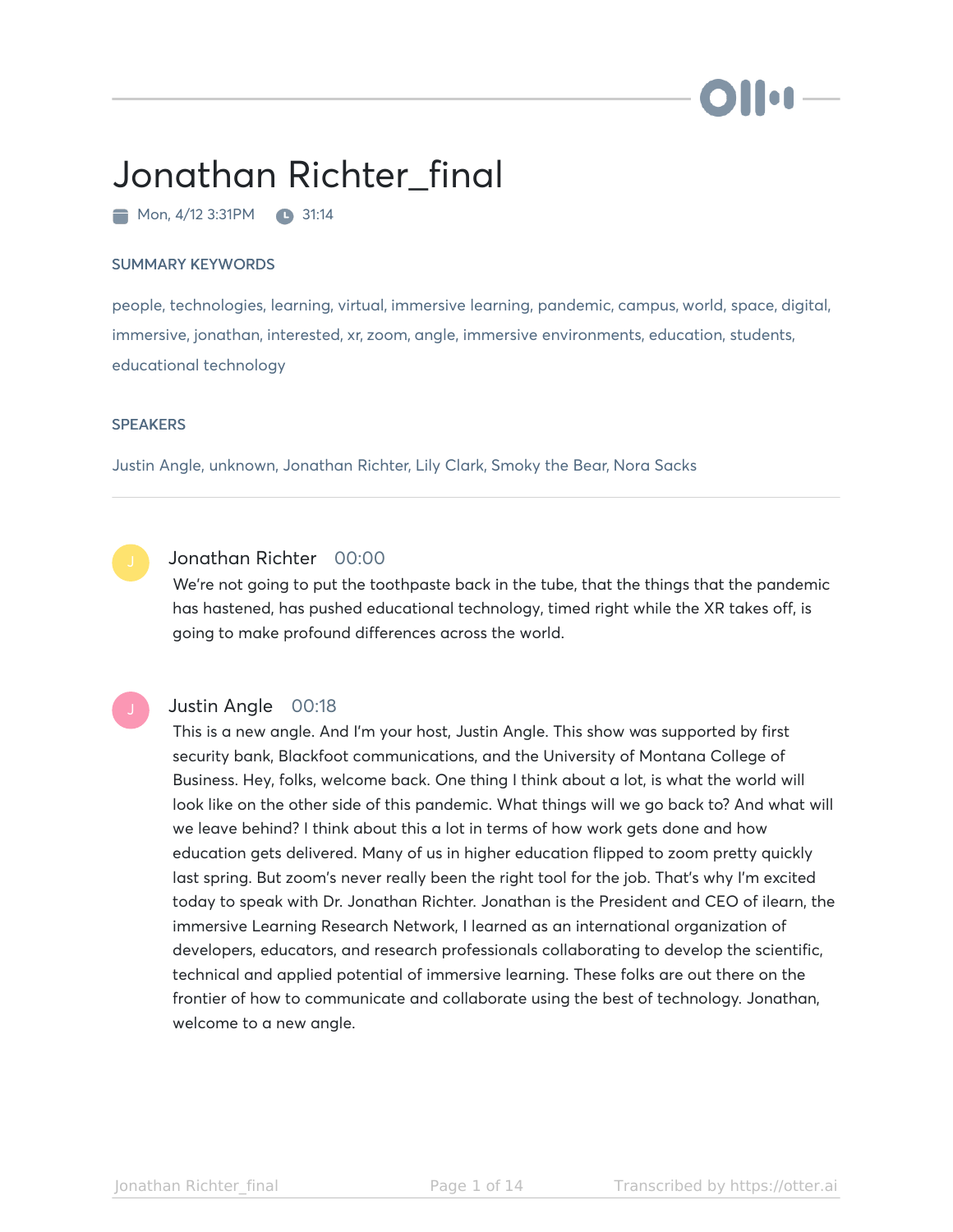#### Jonathan Richter 01:33

Thanks, Justin. I'm super glad to be here. Wow.



### Justin Angle 01:36

Yeah. Well, I'm happy to have you here too. So I don't really know how to describe what you do. So what would you say your job is?

#### Jonathan Richter 01:44

Well, a lot of it's kind of boils down to educational technology. It's using technology to help people learn. And I was a teacher educator for a number of years, worked in both elementary as well as high school levels back in grad school and working my way up. And then Teacher Education did did educational technology worked as a research associate, designing computer interfaces for people with learning disabilities, okay, so we took the knowledge for what works for students learning with disabilities, and then ported that into a computer environment I ran did that for research for a while. And my boss said, you should research some other things that you're interested in. So I picked video games. And that that translated to studying these immersive environments, video games, virtual reality, augmented reality, etc. So that's, that's kind of what I do every day is, is helping look at some of that promise, finding some of the reality the what people are actually doing with it to make learning gains, and then helping to showcase that.

#### Justin Angle 03:04

Yeah, let's maybe go back to some of that vocabulary, because listeners might not be familiar. So what is immersive learning and VR xR, like, What are all these things?

#### Jonathan Richter 03:13

Yeah, there's lots of discussions as you can probably imagine, in an emerging field, that's what is immersion. So immersion, immersion, of course, is, is when you're reaching that state of flow, or it's it, you know, by when you're when you're into something, I was really into that book, you're immersed in that book, or when somebody tells you, you just had to be there, you know, I can't really explain it, it was it's you have to you have to understand the situation with all the dynamics moving around in the environment at that time, that's a type of immersion. And immersion can can mean just from the technical idea like computers, providing you a stimulus, right so so you can be fully encased in the digital world. And that's what people call virtual reality you know, the virtual the the digital is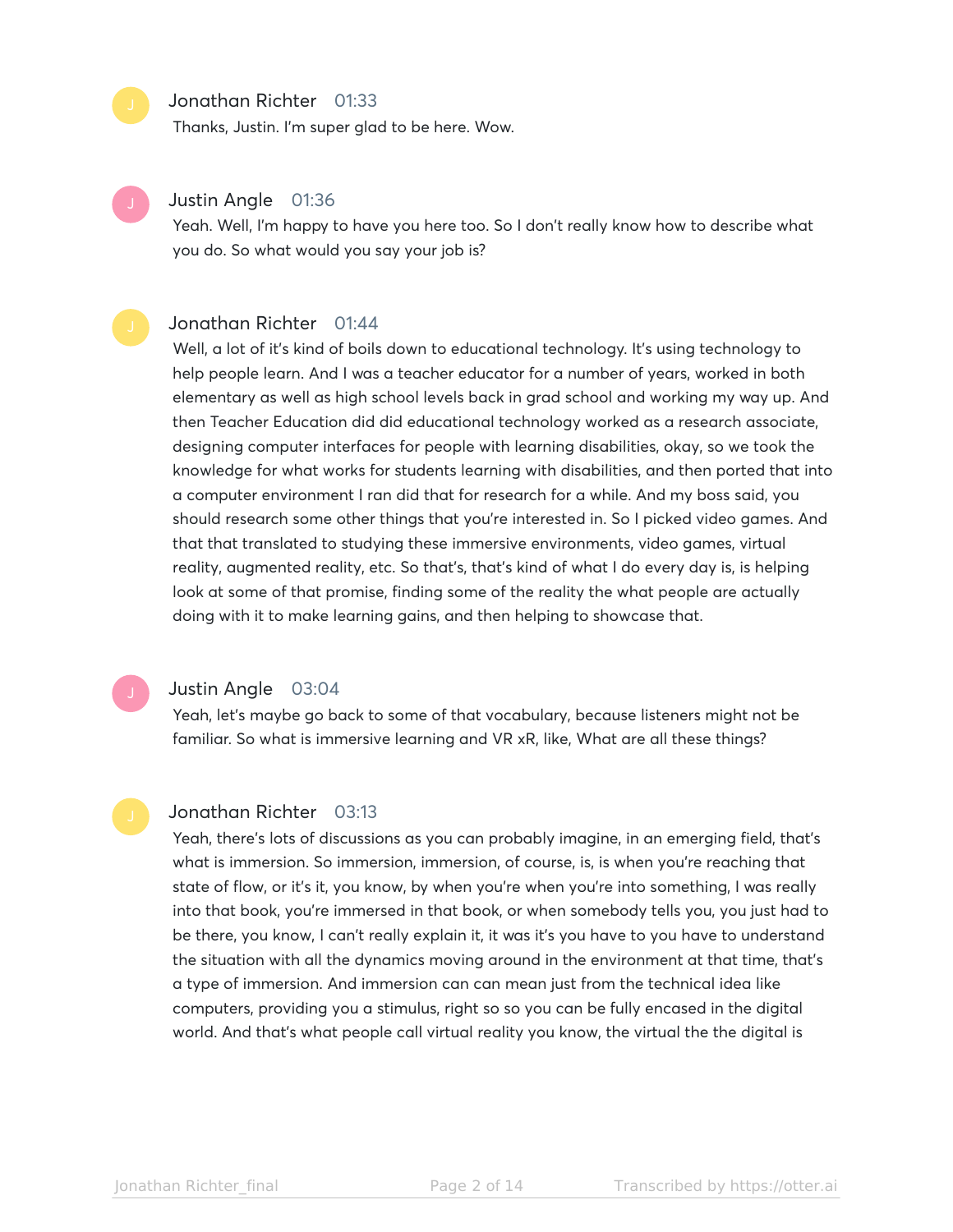fully surrounding you, if you've got a helmet on, or your like your body is it feels like you're in that digital environment, right? But it's also immersive when you are out in the aka "real world" out in the physical world and you're looking around you and you're interacting with all of the amazing things that this world has to offer. And the digital comes in when there's sort of a you can look through a phone or your glasses at a digital overlay that lies on top of the world around you. So like the yellow line at the fit that that the goal line to get to know, yeah, football. We are know that yellow line isn't really there, it's just showing to us on TV as we're watching the game, there augmenting reality, in the same way that a pilot flying an airplane, they're looking through a special lens at, you know, how far away is that other plane up to my rate, you know, it's so many meters are so many so many are okay or increasingly as you're driving. And of course, you know the self driving cars, they're using technologies that are taking cameras, judging how the distance between things and making decisions and augmenting the drivers cognitions and ability to make a difference.



#### Justin Angle 05:43

So do we know that, you know, immersive is better? Like is immersive learning better than than learning? That's non immersive? I would assume so. But like, Is that is that a premise we know about?



#### Jonathan Richter 05:54

Well, that's a great question. Because it you know, takes a lot of effort to make something and you know, using the digital enhancements, is what we focus on. And it takes connected sets of expertise, it takes a it takes an investment in equipment, it takes design, it takes, you know, assessment. So a lot of effort has to go into doing these things well. And so whether there's a return on that investment or not is is a is a great question. But back in, I think 2009 there was enough evidence across the scientific fields to for science journal, an article written by Dr. Chris DeeDee at Harvard, pretty much, you know, demonstrated that the body of evidence is in that here are different circumstances in which the investment is worth it.

Justin Angle 06:47 Okay.

# Jonathan Richter 06:48

So those are things like when you need to show somebody multiple perspectives, then then that kind of in that kind of training tool is better than any other route.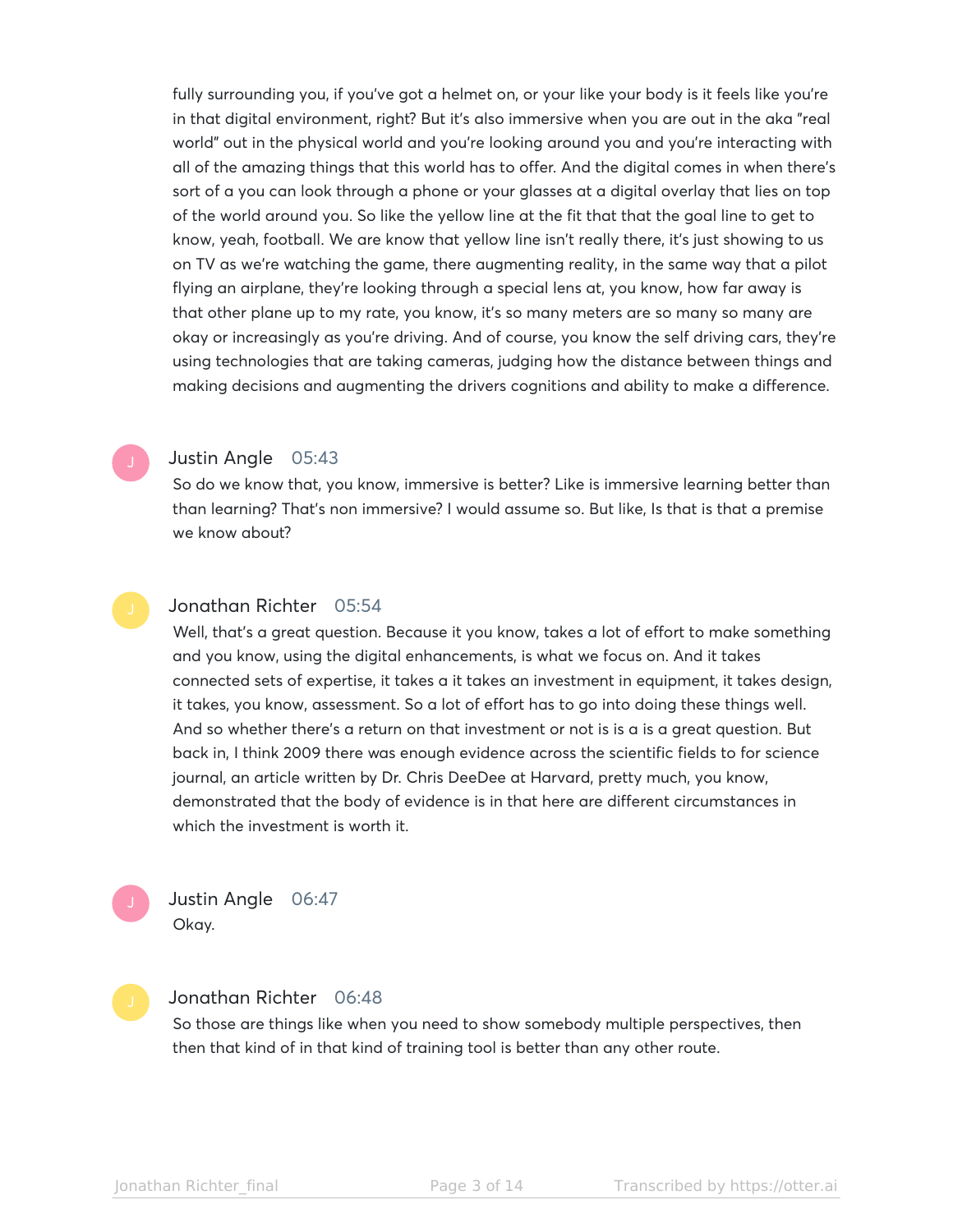#### Justin Angle 07:03

When you say perspectives, do you mean like visual perspectives like point of view, or like more of the metaphorical perspective?

# Jonathan Richter 07:10

Both like it could be taking on the role of somebody who was in the Civil War. Or taking on the role of somebody who looks different than you. Or is differently abled than you.

### Justin Angle 07:22

Yeah, I guess those two concepts of points like that. It's not it's not necessarily either, or in the context of immersive learning, right? You confuse the dimensions of point of view, I suppose.

#### Jonathan Richter 07:34

Yeah. I mean, you can be you can take on, it's like, it's like doing role playing, like dressing up in a Halloween costume and becoming Darth Vader or, you know, you, you embody it. But going into the setting, where there's sort of cultural demands, and there's also the physical environment, you know, you can touch the x wing fighter, that that really helps create the being there understanding in a way that almost no other no other teaching tool does as well, except for, you know, like taking somebody if you're, if you're learning Italian, let's go to Italy. Sure. Yeah, that's very good. But the digital is plastic is the idea, right? So you can shape it and change it, you can create a virtual simulation of walking on the moon, and then suddenly, you're walking on the bottom of the ocean, you can go to different scales. And that's the other DeeDee's article talked about when you're when you're teaching someone situated. Understanding of scale, you know, what does a billionth of a meter mean? Or what the if you can zoom up to the cosmic level? And how far actually is it between Saturn and Neptune? You know, like at the invert in virtual reality, you can see that an embody that space.

# Justin Angle 08:56

Yeah, yeah, you can really sort of just understand it at a level that's not quite so abstract, I would suppose.



Jonathan Richter 09:02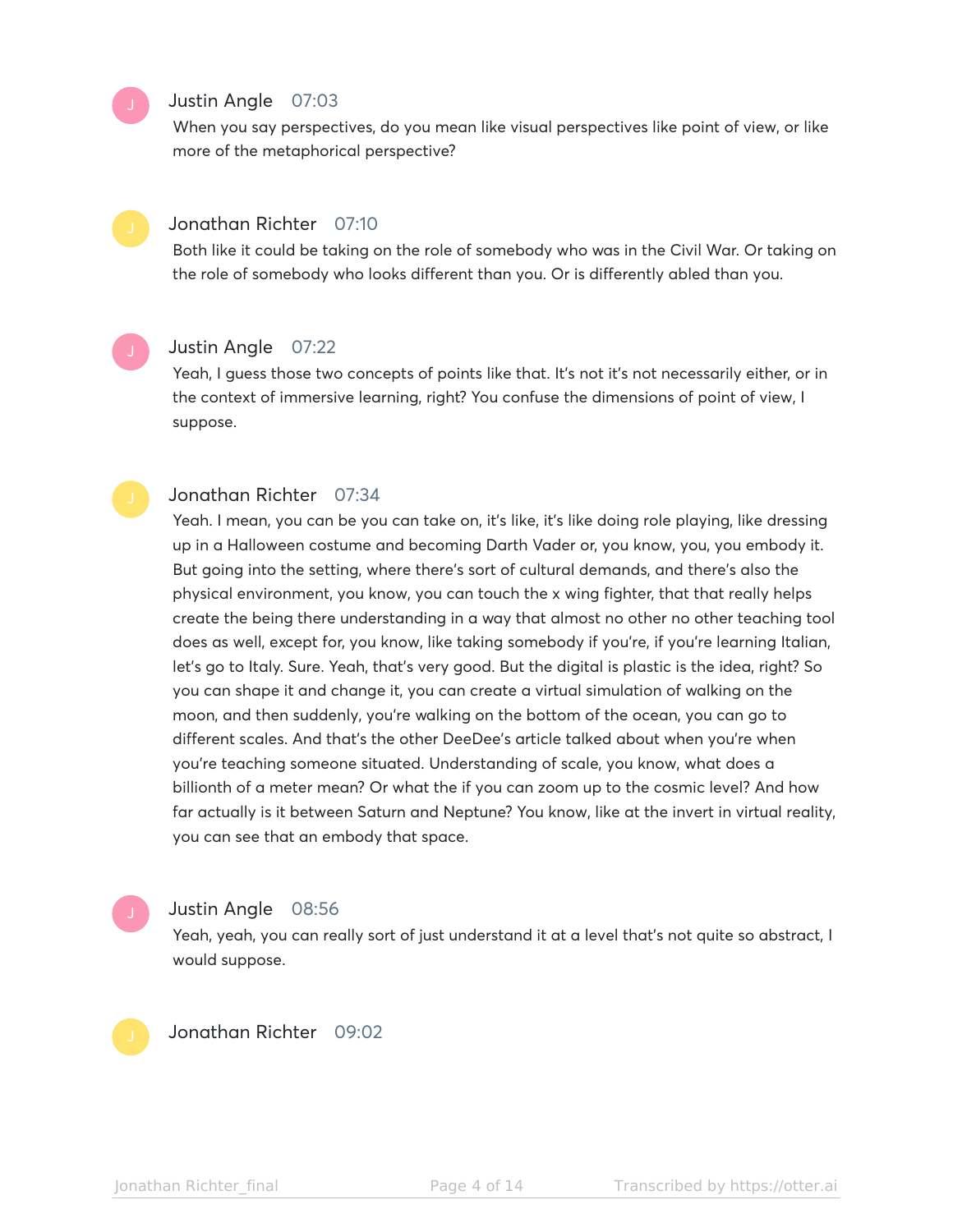That's it, it makes the abstract concrete. So things that are complicated, or abstract to humans, and there are many things in our world that are abstract and complex. We need metaphors or things to help us have understanding in ways that we can manipulate or take those understandings and be able to make them actionable. And when the virtual is anchored to presentations that match to the to the real world or to some sort of outcome, then they become pretty powerful as sort of scaffolds or ways of showing people these abstract or complex ideas. And that's also Chris DeeDee talked about that when you're talking about transfer from one from the from a teaching mechanism. to the real world, the virtual or immersive environments do a better job than most other. So you can, you can, there's virtual environments of, of nursing technologies. And they'll they'll show beginning nurses, the different machines that are in the operating room and in the waiting room and in the patient's room following surgery. And the nurses coming into the surgery room, they get an overview of the technologies that are in the room, they learn the positions of the buttons, they learn, the basic, where these things are used. And when these things were used during surgery, they do the basic training in the waiting room and outside of it, and then in the hospital, in the patient's room in the hospital. And then when they actually go into the surgery room and these these are this is technology and equipment that's very expensive, and you don't want to break it, right. And so they don't have lots of practice opportunities for these nurses to come in and just fiddle with it. For a variety of reasons, the virtual environments can cut through that initial layer, so they really understand what it is when to use it, where where it is. And then when they go into the real world scenarios, for practice, through medical school, they kind of they drop right into the deeper questions they drop right into the to the more contextual things that the master surgeon teacher can get at.

# Justin Angle 11:34

Yeah, sort of just speeds them through the the mechanical familiarity with the context, so they can kind of learn the stuff that makes sense. Yeah. You know, one of the settings that you and your colleagues and I work a lot in and on is your virtual campus. And you had we had an engagement with you on your campus with a class of mine a couple of weeks ago. I mean, it was fun. It was mind blowing for me for the students tells me what is a virtual campus? And like, why is the Virtual Campus better in some ways, then and then a physical campus?

### Jonathan Richter 12:08

Well, the immersive learning Research Network, if I could just back up one quick second. So I learned the immersive learning Research Network. We're platform agnostic, and we are interested in all of these different sort of virtual and augmented reality. There's a thing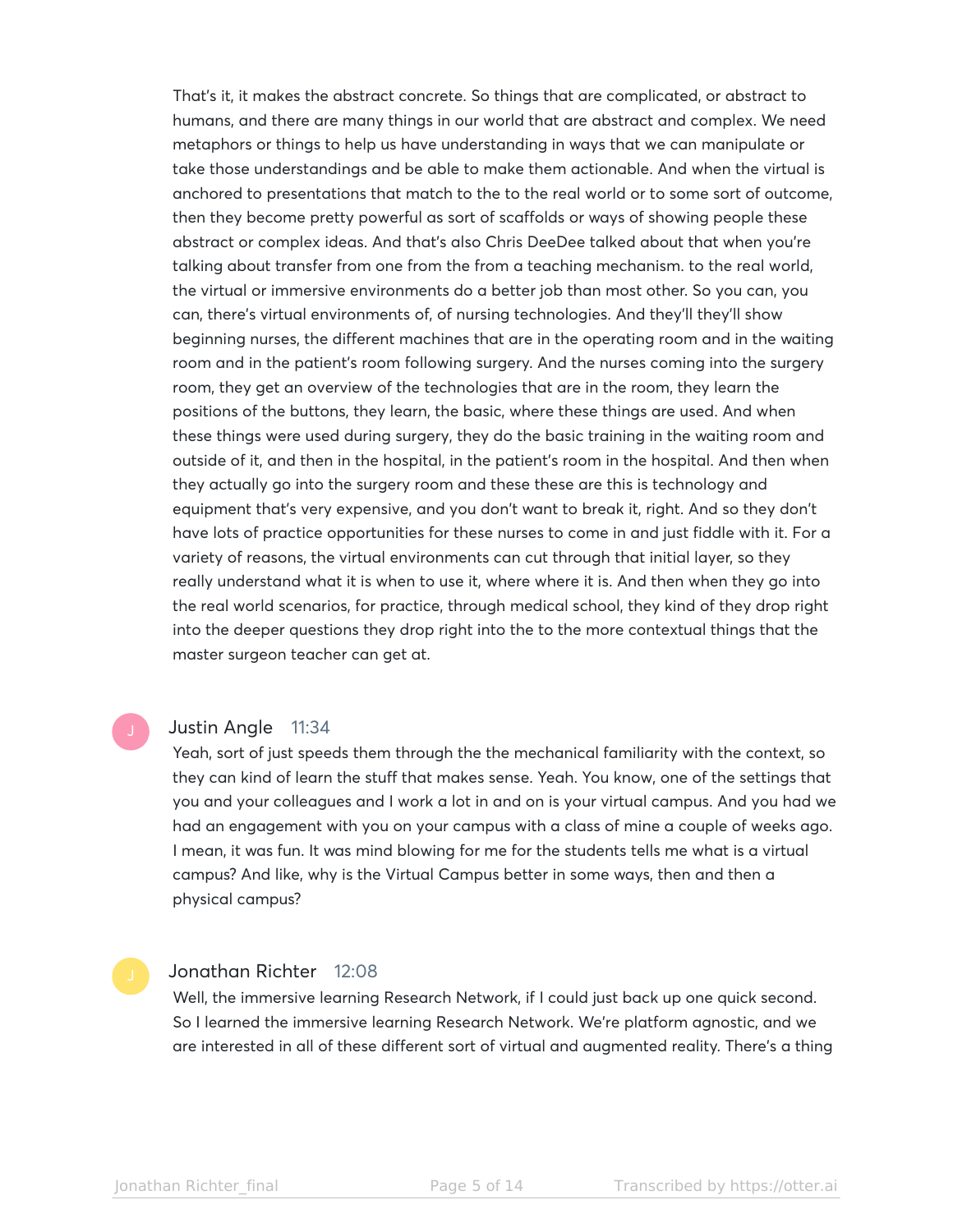in between called mixed reality where it's partially virtual and partially augmented. We're interested in that haptic gloves where people can put their hand in the glove and they can feel things that are in that virtual space, or boots, there's a full body suit made by a company called Tesla suit, not related to Elon Musk, but they're using for for teaching and training for occupations like fire fighting and all sorts of other things. So we're interested in this whole panoply of different technologies.

### Justin Angle 13:03

A New Angle is supported by First Security Bank, Blackfoot Communications, and UM's College of Business. Access to capital, broadband and education are three ingredients any community needs for success.



# unknown 13:16

Raging wildfires have scorched a record number of acres and killed at least 31 people.



# unknown 13:20

Continues to climb from those devastating wildfires.



#### Justin Angle 13:22

And last year, wildfires scorched a landmass nearly five times the size of Yellowstone National Park. It was the largest area burned since reliable records began. Fires are getting bigger and hotter, and more devastating than ever before.



#### Justin Angle 13:39

What all that fire means and what to do about it depends on who you ask.



#### Lily Clark 13:44

The experience of a forest taking fire is really something



#### unknown 13:48

Not only a gift to us, but it's more more of a gift to the land,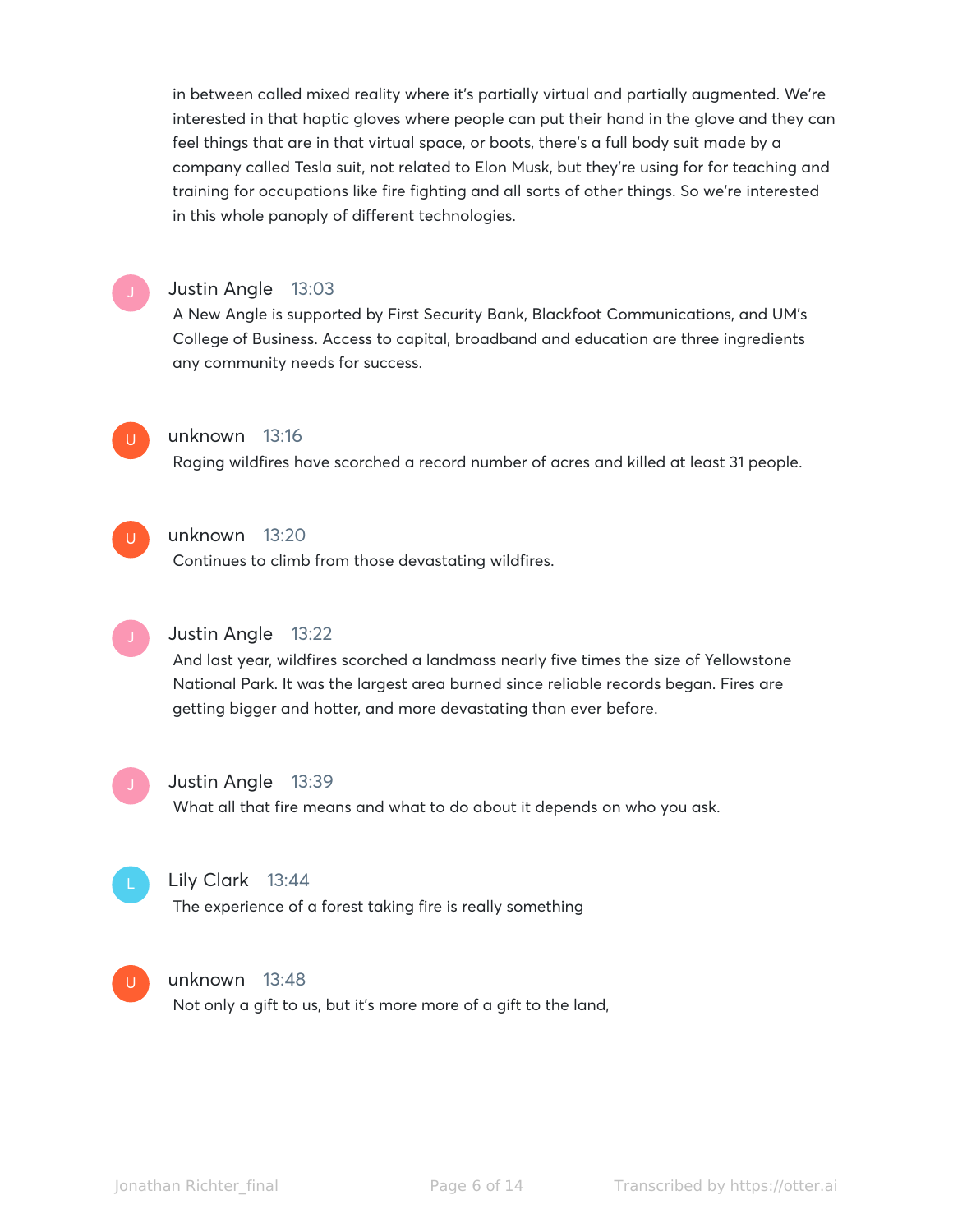# unknown 13:53

There will always the fear of fire. I know that and I don't pretend there won't be but in certain situations, there shouldn't be.



 $U$ 

#### Justin Angle 13:59

I'm Justin Angle. And for the last couple years, I've been talking to scientists, historians, and firefighters themselves to hear their stories.



### unknown 14:09

You owe it to the guys that died.



Justin Angle 14:12 I wanted to figure out how did we get here?



# unknown 14:15

We're going to knock fire out of the landscape.

Smoky the Bear 14:17 Remember, only you can prevent forest fires.



# unknown 14:21

It was a crazy ambition.

Justin Angle 14:22

And where do we go? It's just knowledge is freakin power.



I'll talk about it in a calm way. But this is me hitting the panic button.

 $U$ 

unknown 14:32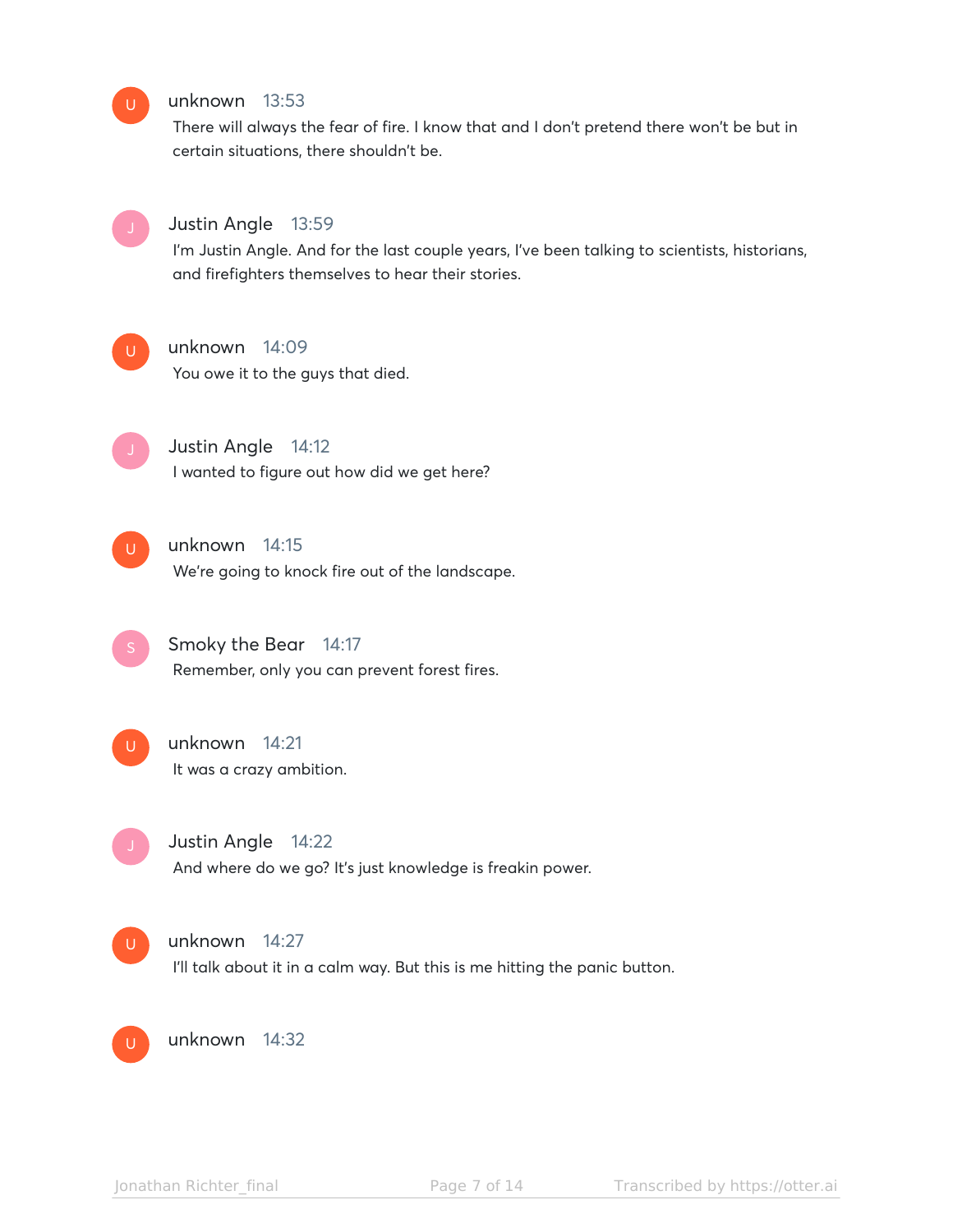Am I making any difference here with the science? That's what I wonder sometimes.

#### Justin Angle 14:38

This is Fireline a six part podcast series for Montana Public Radio and the University of Montana College of Business about what wildfire means for the West, our planet and our way of life.

#### Nora Sacks 15:04

N

Hi, I'm Nora Sacks. I'm the host and reporter of Richest Hill, a podcast from Montana Public Radio, and you're listening to A New Angle.

#### Jonathan Richter 15:14

When the pandemic hit, and I learned was supposed to go have our conference, and San Luis Obispo, California, for our sixth annual worldwide conference, we quickly pivoted and got the board approval to go all online. Because this is, after all, sort of what we do, we've been having this face to face because we immerse in the locations of where we have these face to face conferences every year. But we've thought we've kind of done some technology, of course, all the time, but this year with the pandemic, we decided to just go all in. And so we looked very quickly for if you remember, when the pandemic started, was really a terrifying, like, suddenly, tons of students were cut off from their teachers. And we nobody knew what was what we what we should do. And so we said, You know what, we need to make sure that people have access to this conference. So not only do we need to go into a virtual environment in some way, because that's, that's what we are talking about. But we want people to be able to get there. And a lot of these virtual worlds a lot of these applications that they're, if they're, if they're immersive, they're very platform specific, but PC only. So we, in our tour of different places, kicking the tires of different platforms for this rebel, I came up, and at first, I wasn't that impressed because I'm like, Okay, this looks like a, like a campus. But like you've seen it. It's not super imaginative.

## Justin Angle 16:58

It has a familiarity to it, for sure.

# Jonathan Richter 17:00

It does. And a lot of people like to use virtual worlds for what you can't do, you know, what is it like to walk on the surface of the sun? What is it, I want to be able to fly I. So you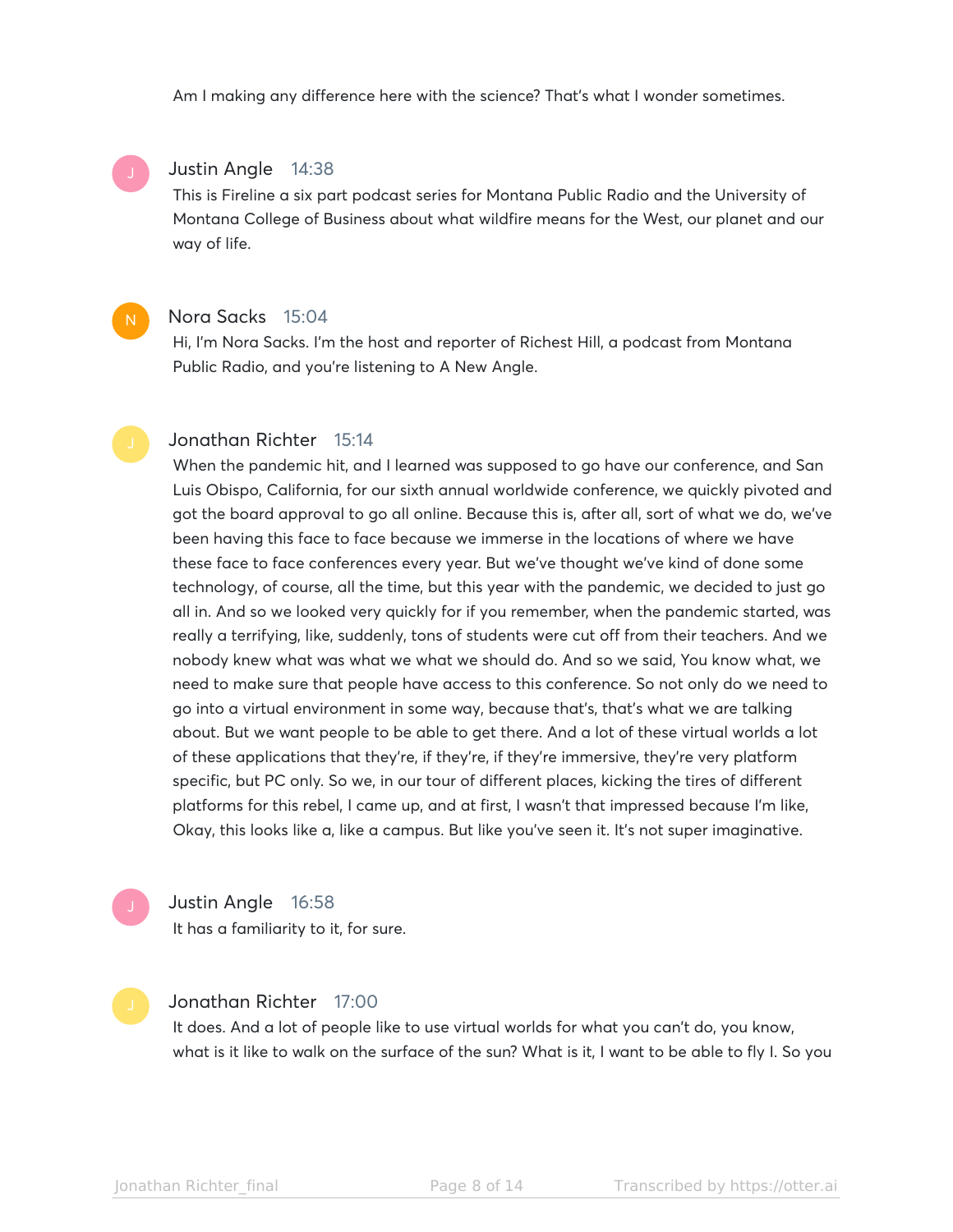go to this virtual world, and it's very, it's set up in such a way I didn't realize this at the time, but rubella is set up with these really super, basically, globally familiar scenes, because it's supposed to get out of the way so that you can do your work, you they want you to collaborate, they want you to, they want you to work together, it's about the people. But at the time, I didn't realize that. So you go in, it's a campus, it's got a Learning Center, and it's got a coffee shop, and it's got an auditorium. And it has, you know, a pavilion for with with different buildings setup. It's it has classrooms, and it has what we call conference halls where you walk into a large room with round tables set up and for people to congregate with then three big screens at the front of the room, where people are, can look at, you know, sort of the presentations going on. and a variety of other spaces, there's a hub space, where you walk into the room, and it's six floor to ceiling screens. So you can put up whatever you want on a, you know, a picture or a PowerPoint or a website on any of those six screens, and then get your group together and sort of huddle around, whatever around the pictures or the documents. Verbella integrates also, like Google Docs. So we often use the space live, to collaborate over documents. But I guess I guess for for for those viewers at home who might be thinking of what this is, imagine as a cartoon campus, and you have your little avatar, your which you can choose your hair and your eyes and your clothing. You can be business or you can be pretty casual. And then you go out into this campus into these different spaces. There's boardrooms and there's there's meeting suites, there's a beach, you can go to these different spaces. And it's the fact that you're somewhere on that island. And you can choose where to go next on that island. Gives you a sense of space gives you a sense of being there. And that sense of being there is immersion. You're immersed on the campus. So it's different than zoom because in order to do a breakout room, the the leader, the teacher, the presenter of the of the zoom session, has to create the breakout.

Justin Angle 20:02 Oh, yeah, it's super clunky.

#### Jonathan Richter 20:03

Yeah. And you can go in there and you can talk. But what you miss is sort of the random meeting of people following a session. After you stand up and you're walking down the aisle and going outside, you can say to somebody on the side, you can say, I really liked what you were saying in the chat. You want to pop over and talk at this umbrella, you know, under this umbrella, and chat at this on this patio, and it happens all the time. So what's this water cooler chat this, this stuff that just sort of emerges organically?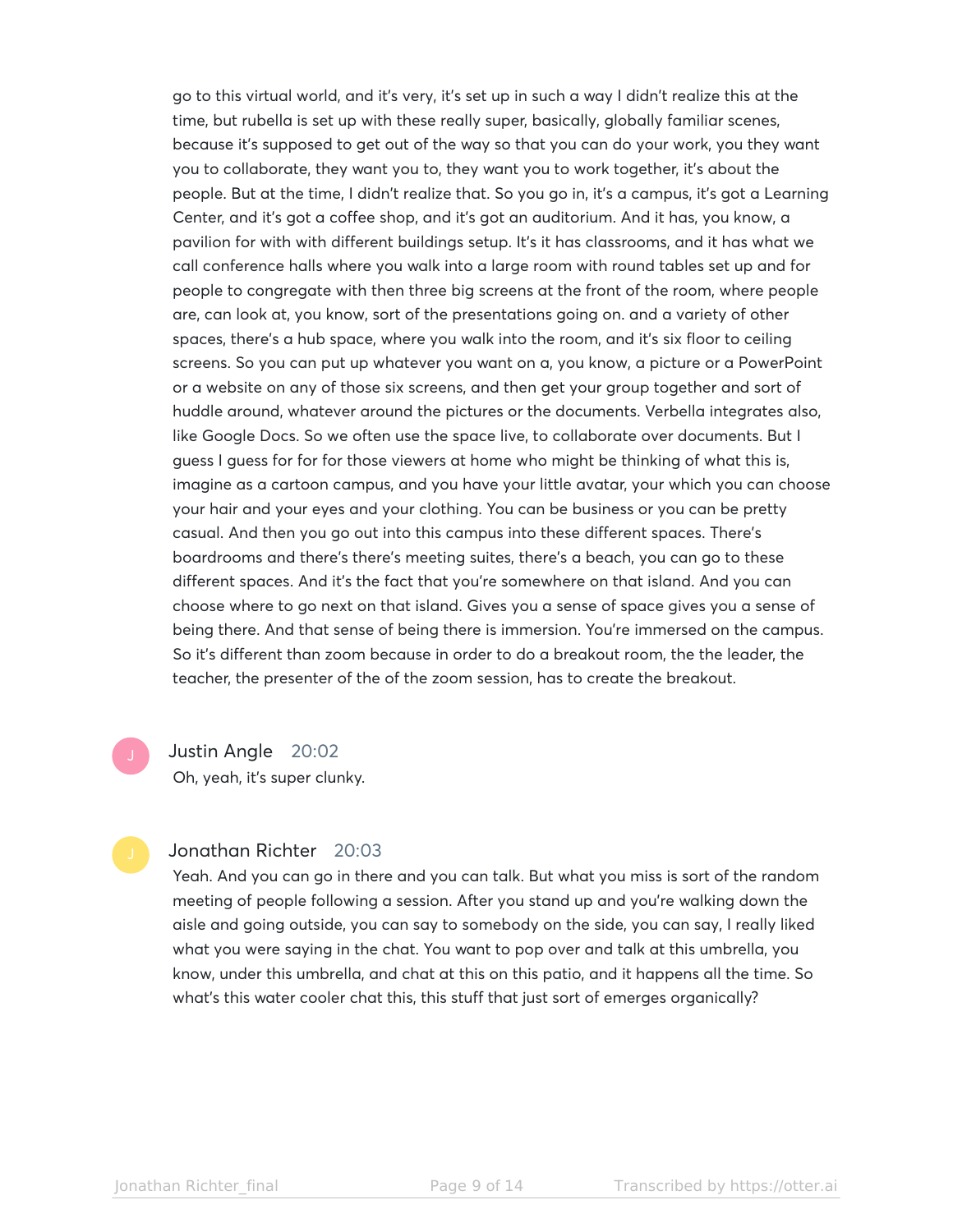# Justin Angle 20:42

Right, right, and gets lost in the zoom environment, for sure. What do we know about like, you know, that that sort of difference in benefit makes clear sense. And I'm sure listeners can kind of just sort of see how that would operate versus zoom or something else. What do we know about it? What does the research show about? You know, what types of interactions are problem solving work better in a virtual world? And what maybe don't function as well as in person?

#### Jonathan Richter 21:12

Well, that's, that's really the million dollar question. But really, it's I mean, you're talking to someone who talks about situated learning. So it depends on the situation.

Justin Angle 21:22 Yeah.

#### Jonathan Richter 21:23

So really, it boils down to the kinds of engagement, a lot of a lot of teachers are used to teaching in a very particular way. All the students are sitting and looking at the front of the classroom, you have their attention, and you have certain tools, the PowerPoint, or what you're writing on the chalkboard, and you're using a book, but in in a virtual sense, there are so many different kinds of interactions, you can conjure any kind of setting, right? We're in a jungle, where we're, we're on the tundra. So it's thinking about what kinds of engaged like, what do you want your students to do? to in order to learn? And so we look at the topology of engagement, right? So there's, there's just getting somebody's attention, and getting them to learn some basic facts? Or do you want them to? Do you want them to roleplay so that they're actually in that situation back with the nurses, or the Civil War, or kind of get the feel of the atmosphere, I want to be able to go to Italy in order at a cafe, and be able to successfully transverse that situation. And then all the different kinds of things that you do in situation.

### Justin Angle 22:47

You know, so you work with a lot of, as an academic, you know, your way around the university, you work with a lot of colleges and universities, other organizations interested in education, you know, what are the smart players in this space doing with, with resources, like virtual campuses and other sorts of virtual engagements? What are the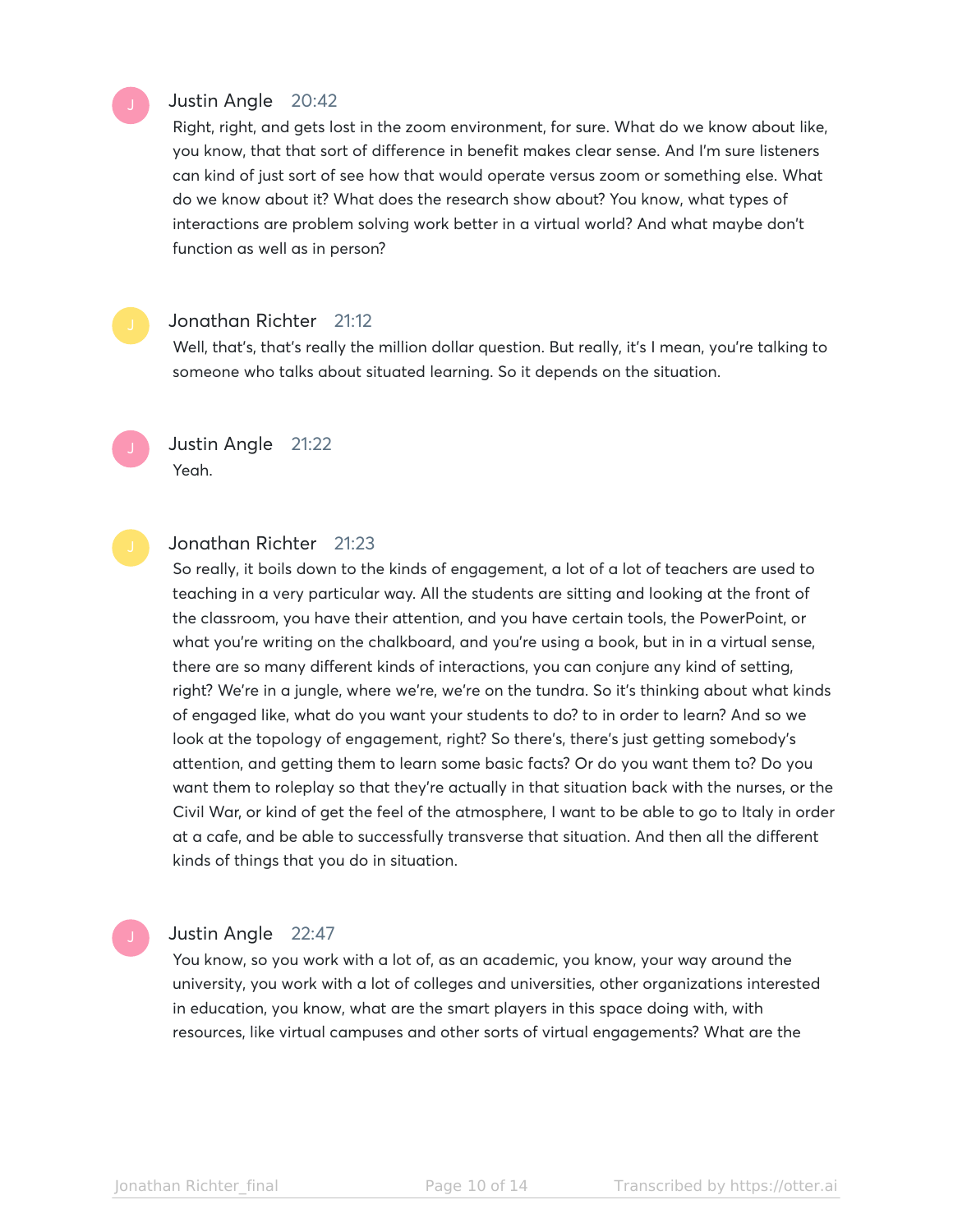### Jonathan Richter 23:12

Well, I think the world's changing really fast, you know, there's a, there's a new trend report that just was released by Unity, the makers of the Unity software. On, you know, what's happened during the pandemic, to force a lot of industries and people, they show that 63% of all industries are, are going into these immersive technologies as a solution under the pandemic conditions. And I think what you're seeing is, with these successful players, they're moving quickly to start taking on the use of these xR technologies. Because Justin, the funny thing is, if whether the pandemic was happened or not, this xR technologies was going to be taking off right. During this time, all the technologies we've been trying for this VR, immersive ecosystem in the industry, like, at least since 1990. We've gone through waves and phases of development, the promise, and the hype has been there. And so a lot of people who have really wanted this thing to happen have invested in these technologies in these particular industries have just been pushing and pushing and pushing for so long. But it's been known for that we're finally getting there. And it's because the technologies and the vertical supply chains for different people servicing these technologies, the user base is the game design. The Learning Design, your it's finally tipping over. Oculus has has you know with Facebook, virtual realities is, is leading in, you know, in a lot of ways, but there are many, many players that have been pushing and working on this.

#### Justin Angle 25:10

It seems like a spot where universities and other organizations, you know, there's there's this inflection point, I mean, in article you and I exchanged, you know, made the argument that, hey, if you're a university, you should not be investing in physical plant, you should be investing in digital resources. And what I mean, what's your take of that landscape in higher education?

#### Jonathan Richter 25:33

Well, I know, I know, you know, invested as much as I am, I'm, I would wholeheartedly agree that that's, that's where things are going. And, you know, of course, it's not going to be that smooth of a transition for a lot of organizations, you know, education is steeped in tradition. And, and learning face to face in a geographic place is huge. I'm a born and raised Montanan. So I get it, very connected to the land. But I think what you're if you start looking at the trends, and you really start seeing where things are going, we're not going to put the toothpaste back in the tube, that the things that the pandemic has hastened,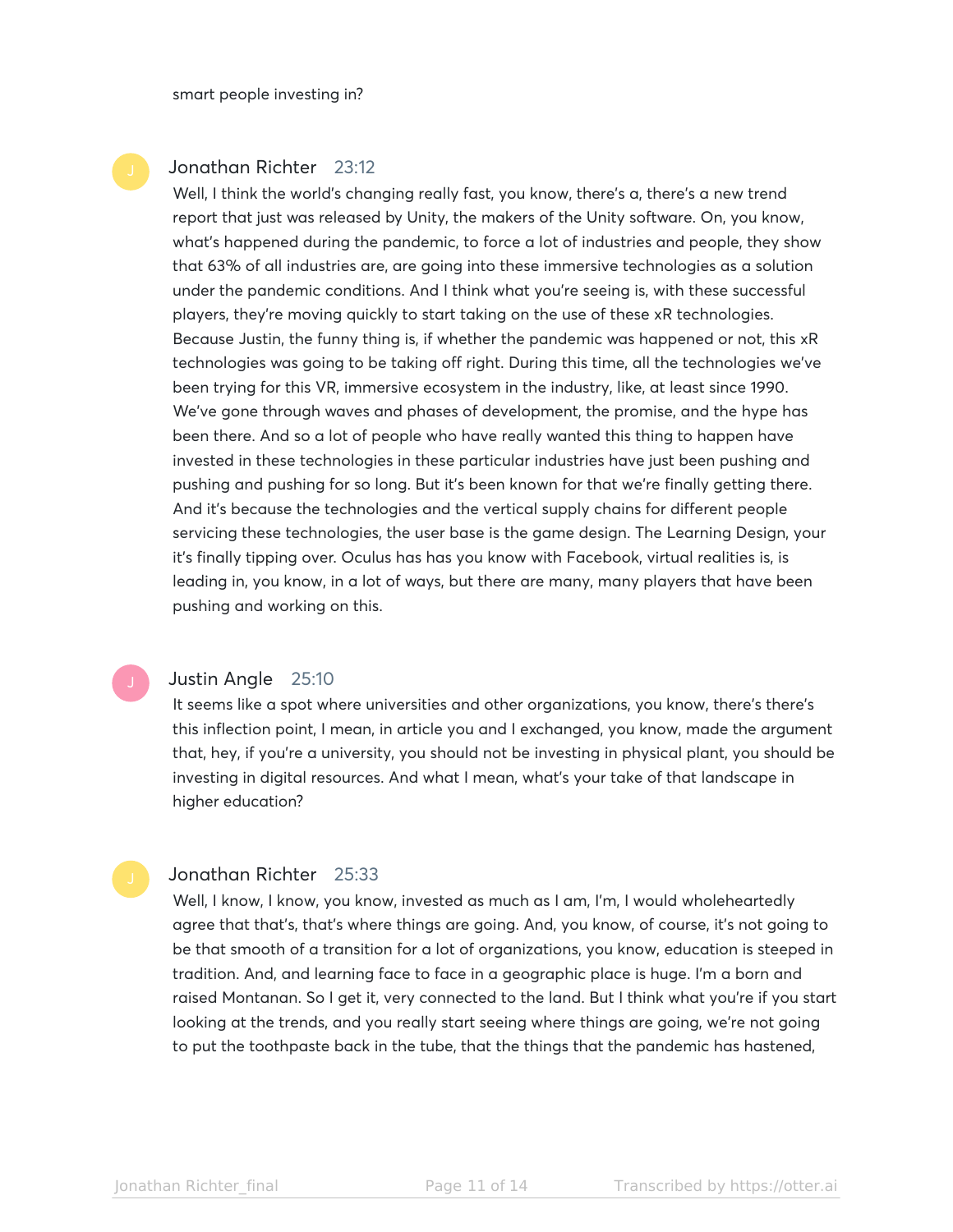this push to educational technology, timed right, while the XR takes off, is going to make profound differences across the world. And we're, we're really just getting started taking off as these things really start to become diffused across the landscape. So yeah, I think I think people who realize that, you know, this, this is sort of a paradigm shift. I hate to use that word.

# Justin Angle 26:46

Yeah, this is what disruption feels like. Right. Another area of passion for you. You mentioned, you're born and raised in Montana, you've taught at a variety of levels to a variety of populations in this state and beyond mean, access, right? Education is such a driver of upward mobility and opportunity. How do you think about the role that, you know, these sorts of technological resources play in opening up that type of upward mobility to more people and more different people?

#### Jonathan Richter 27:22

Well, I think it's, again, it's creating a complex landscape, because these technologies, a lot of them are expensive. Although, most people, I would hesitate to say most people, but a lot of people have smartphones, and the augmented reality technologies in, those are in pretty incredible what you can do so. And there's there's very accessible technologies that don't cost an arm and a leg. But I think it's up to these communities, as much as it is up to universities to have the foresight by looking at these sort of breadcrumbs that are here. Like the futures here, it's just not widely distributed.

Justin Angle 28:09 Right. Yeah.

#### Jonathan Richter 28:10

But if people could see that, and then take action to lower the barriers for, for all of the community members, different students, you know, SpectrUM Discovery Centers that done some great things to provide analysis to people in in the Missoula community, as well as the Flathead and down in the Bitterroot.

# Justin Angle 28:34

The bandwidth issue is a big one, too. I mean, that that that kind of is, you know, the devices are one thing, and those are becoming more and more affordable for folks. It's a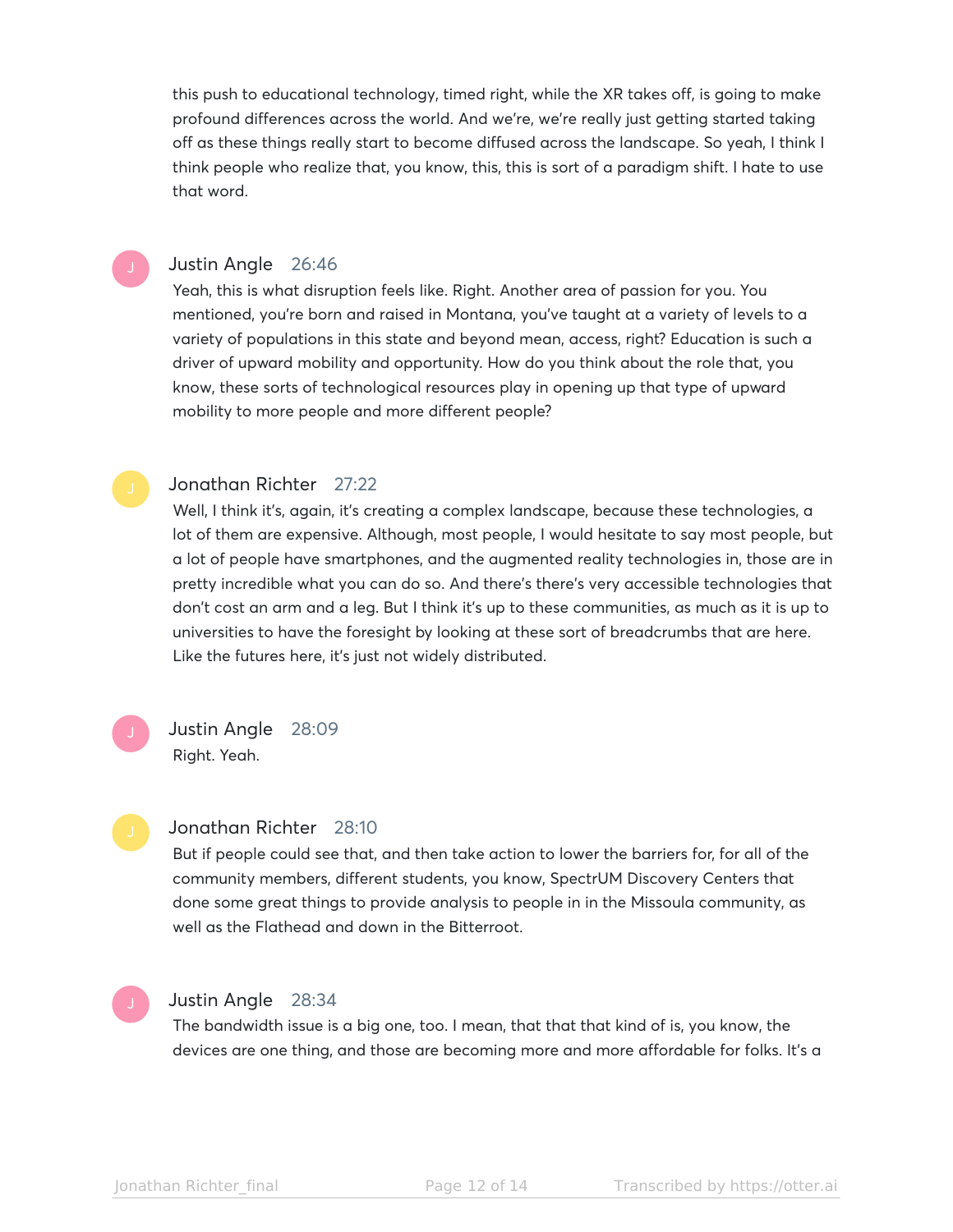lot easier to subsidize getting devices into people's hands, but but creating the infrastructure for them to connect to broadband is is proving to be more of a challenge.

#### Jonathan Richter 28:56

That's it. Well, and then and then another one is, is modeling the kinds of expertise then yeah, that people need in order to understand and get their arms around these new ways of working and learning and interacting. Just to have the technologies plopped in front of you doesn't, doesn't do it. It's when somebody shows you how to use it, and then does it really well and orchestrates an event that then it's a now I start seeing the possibilities and the potentials.

### Justin Angle 29:31

And that's exactly what you and your colleagues are interested in doing and figuring out how to how to best do that. Jonathan, this has been fascinating. How can people learn more about ilearn about you and your work online? Where would you point them?



#### Jonathan Richter 29:47

Probably start with our website, which is immersivelrn.org. So Immersive Learning Research Network. That's the immersive LRN. org. And from there, there's a link to our various initiatives, including our virtual campus. So check it out.



#### Justin Angle 30:08

Awesome. Well, it is indeed an experience. I encourage everybody to check it out. Jonathan, thanks for coming by the show and we'll see you down the road.

Jonathan Richter 30:16

Okay, thank you very much. Appreciate it.

# Justin Angle 30:24

Thanks for listening to A New Angle. We really appreciate it. We're coming to you from Studio 49 generous gift of UM alums Michelle and Lauren Hanson. A New Angle is presented by First Security Bank, Blackfoot Communications and the University of Montana College of Business with additional support from consolidated electrical distributors, and drum coffee. AJ Williams is our producer, VTO, Jeff Ement and John